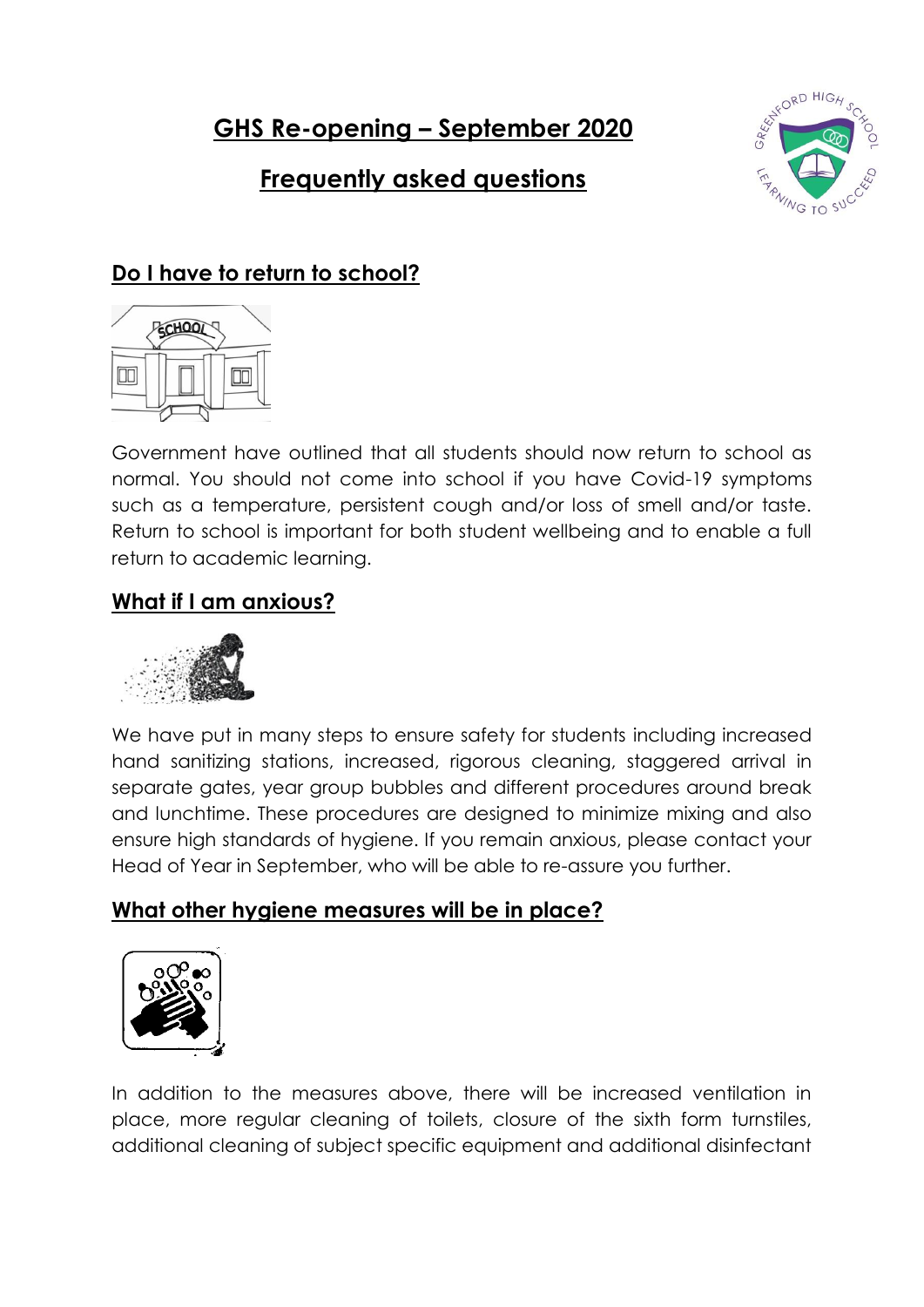wipes available in classrooms. Wall mounted hand sanitisers will be stationed around the site.

# **Are special provisions being made for vulnerable children such as those with asthma?**



If you are particularly concerned about your child, due to a specific vulnerability, please contact Mrs Grimley at [lgrimley@greenford.ealing.sch.uk.](mailto:lgrimley@greenford.ealing.sch.uk) Mrs Grimley will work with our Welfare Officer to look at further accommodations that may be able to be made for your child.

## **I live with my elderly grandparents. Can I stay at home?**



Government advice on shielding changed from the 1st August 2020. Government advice now states that all those who are living with someone who is vulnerable are now advised to go to school as normal.

## **Why can't I just carry on working remotely at home?**



As staff will be teaching their classes as normal from September, there will be no capacity to deliver online learning for individuals. If students are selfisolating due to the NHS Test and Trace system, or, if there is a local lockdown, we will provide online learning for them via google classroom.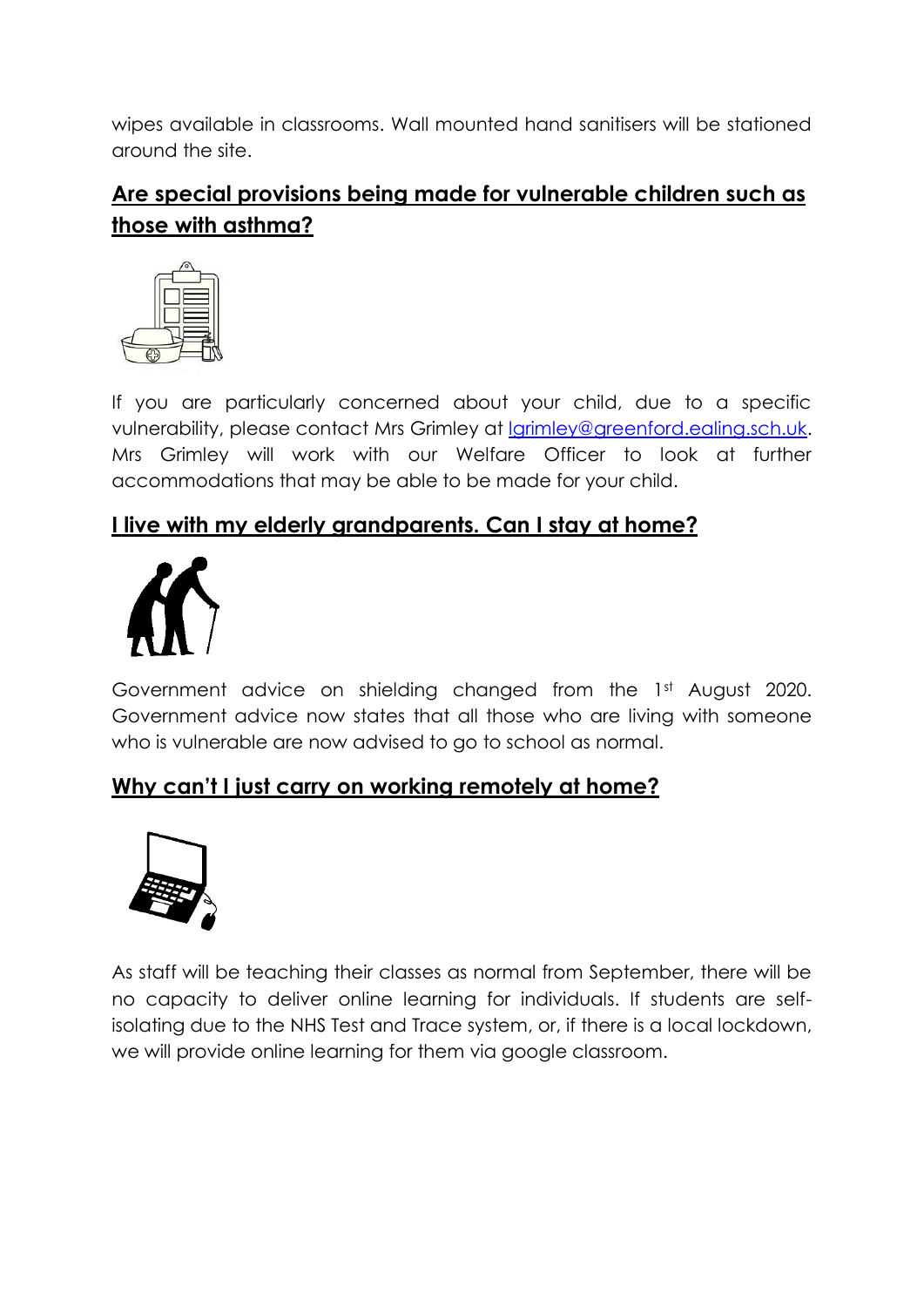## **Will school feel normal or will there be lots of changes?**



There will be some changes to the way that we move around school and the way that classrooms are set up. Everyone will also need to get into the habit of washing their hands frequently and staying apart. It is also really important that students enter school using the gate allocated to them and arrive at the time assigned to them. We are trying really hard to ensure that much of school remains the same; teachers are really looking forward to seeing their students again and teaching properly. We are also offering a full range of subjects and will be offering lots of pastoral support to help students ease back into school effectively.

### **Will I be able to interact with my friends?**



Students will be in year group bubbles to move around school, take lunch and break together and interact in classrooms together. There will be plenty of opportunities to spend time with each other – just at a bit more of a distance!

#### **Will there be lots of rules?**



We will need to impose some new rules about social distancing and movement around school. When we opened up in June for Year 10 and Year 12, behaviour was outstanding. We know that our students will want to do the right thing to help keep everyone safe. We will be outlining all of the new rules and procedures during the inductions we have arranged in September.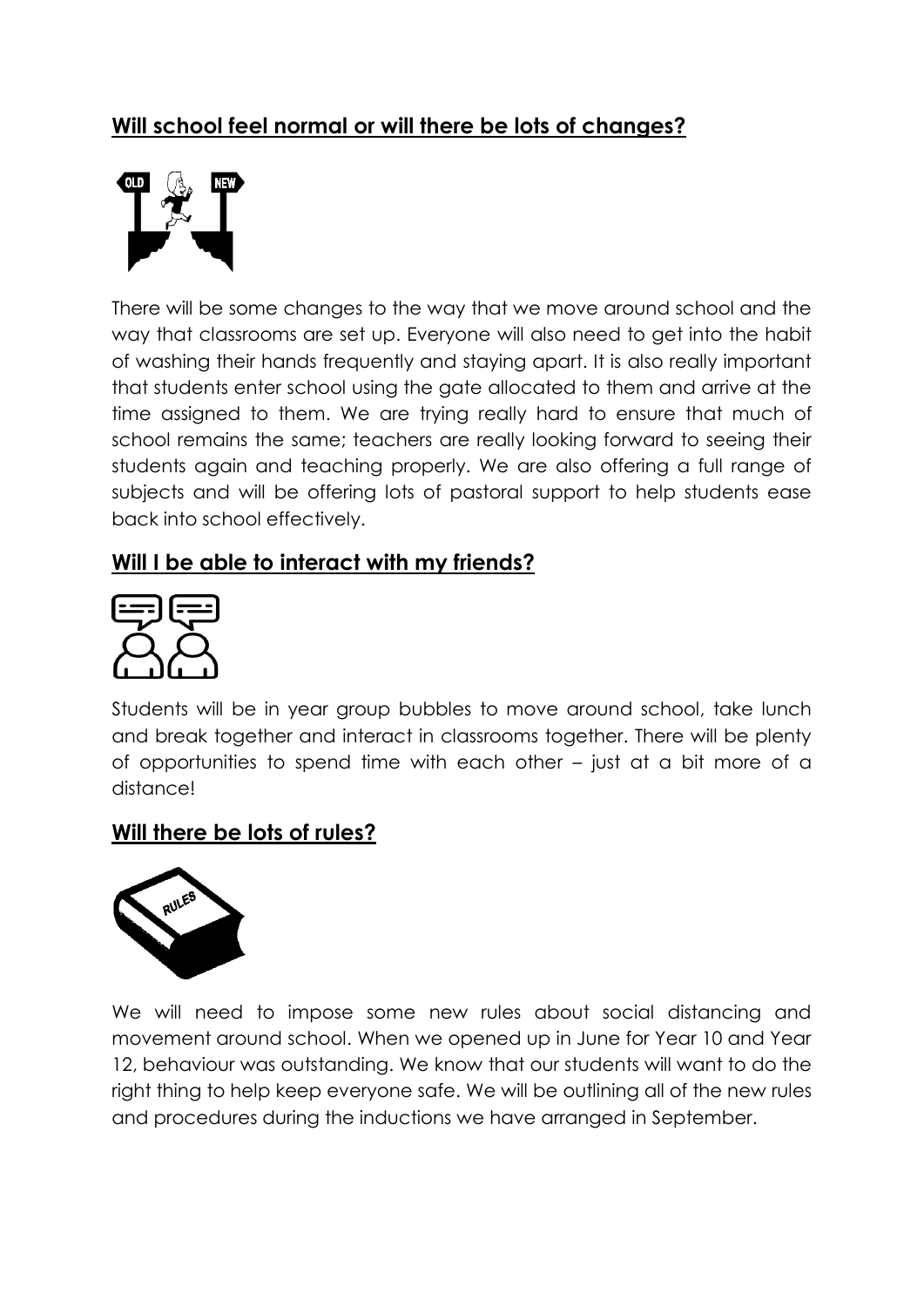# **What happens if I break the rules?**



Our usual behaviour policy will apply – sanctions will be put in place, ranging from a warning through to exclusion for very serious offences.

## **Will I get in trouble if I did no work during lockdown?**



We are seeing September as a new start for everyone. We would ask you to be honest, and tell your teachers if you did very little. That way, we can support you to catch up in a manageable way.

### **Can I wear a mask?**



Although it is not compulsory to wear a mask, you may if you choose to. However, if you wear a mask on the way to school, you will need to change it on arrival, for hygiene reasons.

### **Will all of the teachers be wearing masks?**



Teachers do not have to wear masks, but may choose to do so if they wish.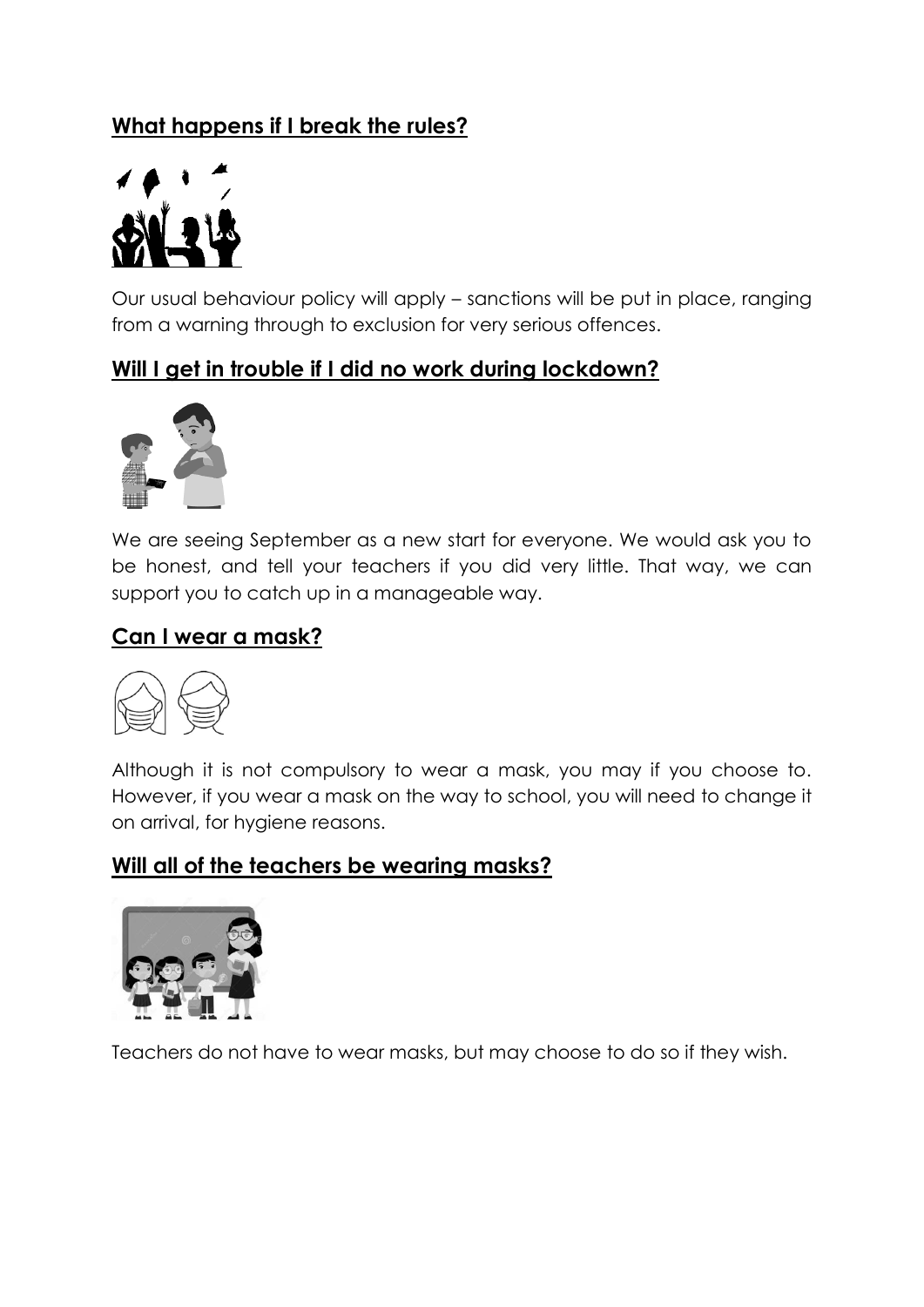# **What will happen at break and lunchtime?**



Where possible, all students should bring a packed lunch to school. If you are unable to bring a packed lunch, you can order one. Parents will need to preorder packed lunches for a month at a time and we will need to know 5 days in advance, if your child wishes to have a packed lunch for the following month. At breaktime, no food will be available to purchase – students will need to bring in their own snacks and drink. We are unable to use the dining hall for safety reasons, as it is not big enough to safely get everybody through for lunch / break. Students on free school meals will be provided with a packed lunch.

## **What should I do if I have PE?**



If you have PE, we will be asking you to come to school wearing your kit. We will provide more info about this during the induction we will be providing in September. We are not able to use the PE changing rooms for safety reasons, so you will need to stay in your kit all day.

### **What happens if there is a case of Covid-19 in the school?**



If a child, or member of staff, tests positive for Covid-19, then everybody who has been in contact with that child or teacher (in the small teaching group or 'bubble') will have to self-isolate for 14 days. We will provide more information about this at the time, if we encounter this situation.